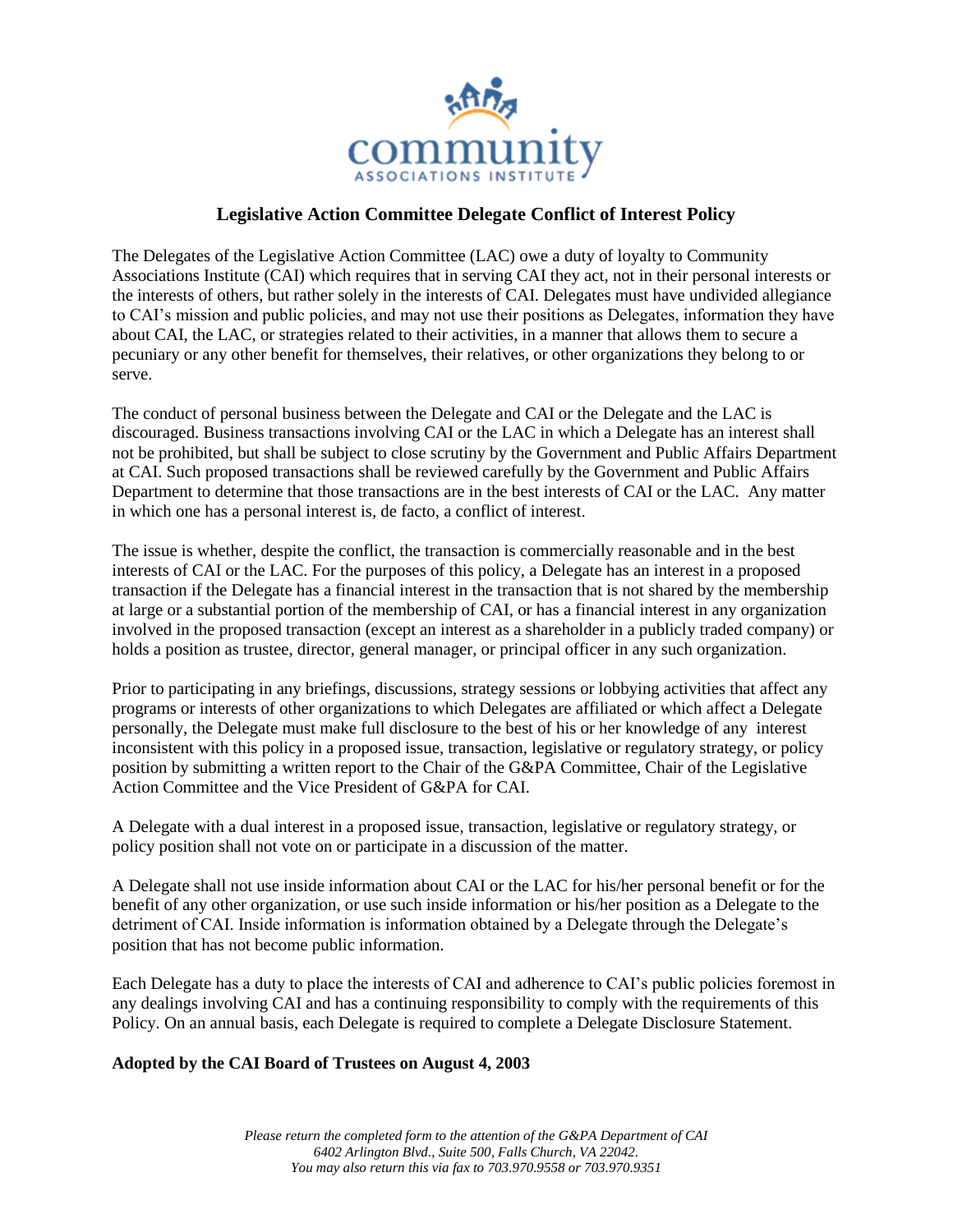### **Legislative Action Committee Delegate Disclosure Statement**

The Delegate Disclosure Statement is designed to help Delegates meet their continuing responsibility to disclose potential conflicts of interest.

Part A of this Delegate Disclosure Statement provides instructions that should be retained by each Delegate and used as necessary during his or her current term of service to report potential conflicts of interest as they may arise. In Part B, you should list all organizations, associations, or businesses in which you are involved that do business with or compete with Community Associations Institute (CAI) or a Legislative Action Committee of CAI. Part C is a year-end report in which you should describe any business transaction with CAI or a Legislative Action Committee of CAI during the past year in which you had an interest.

**Parts B and C of this form should be completed, signed, and returned as soon as possible to the attention of CAI, G&PA Department, 6402 Arlington Blvd., Suite 500, Falls Church, VA 22042. You may also fax your completed form to the attention of the G&PA Department at 703.970.9558.** *Your appointment as a LAC Delegate will not be final until your completed form has been returned to the* 

*G&PA Department and you have received a final letter of approval. Until you have received final approval, you may not participate in any meetings or functions of the Legislative Action Committee.*

# **Part A. Instructions for Disclosure of Potential Conflicts of Interest (Retain for Future Use)**

If you have reason to believe that you may have any interest in a proposed issue, transaction, legislative or regulatory strategy, or public policy position that is inconsistent with the *Legislative Action Committee Delegate Conflict of Interest Policy*, you must prepare a brief letter to the Chair of the G&PA Committee, Chair of the Legislative Action Committee, and the Vice President of G&PA (hereinafter referred to as the "LAC Conflict Compliance Officers") describing your potential conflict of interest. Until you receive a response from the Vice President of G&PA you may not participate in any discussions relating to your potential conflict of interest.

A LAC Delegate is considered to have an "interest" in a transaction, issue, legislative or regulatory strategy, or public policy position if the delegate, or the business entity with which the delegate is associated, or any member of the delegate's family has a direct or indirect financial interest in or is a member of an association, organization, or business involved in or affected by the proposed transaction, issue, legislation or regulation; or holds a position as a trustee, director, general manager, principal officer, or is staff in any such association, organization, or business. A LAC delegate's "interest" will not be considered in conflict if the general membership of CAI or all members of the same membership category share the same interest.

The LAC Conflict Compliance Officers will review a delegate's letter describing a potential conflict of interest to ensure that the interests of CAI are not adversely affected or abrogated and may recommend measures to remedy actual conflicts. Until the Delegate receives a ruling from the LAC Conflict Compliance Officers, he or she is prohibited from discussing, voting on, or attempting to affect other LAC delegates on any subject that relates to the potential conflict of interest.

## **Part B. Organizations, Associations, or Businesses in Which You Have an Interest that are Doing Business with or Competing with Community Associations Institute**

In the space below, please list all organizations, associations, or businesses that conduct business with or compete in any way with Community Associations Institute or the Legislative Action Committee if: (1) you have a substantial financial interest, or (2) you are a member, trustee, director, general manager, principal officer, or employee.

> *Please return the completed form to the attention of the G&PA Department of CAI 6402 Arlington Blvd., Suite 500, Falls Church, VA 22042. You may also return this via fax to 703.970.9558 or 703.970.9351*